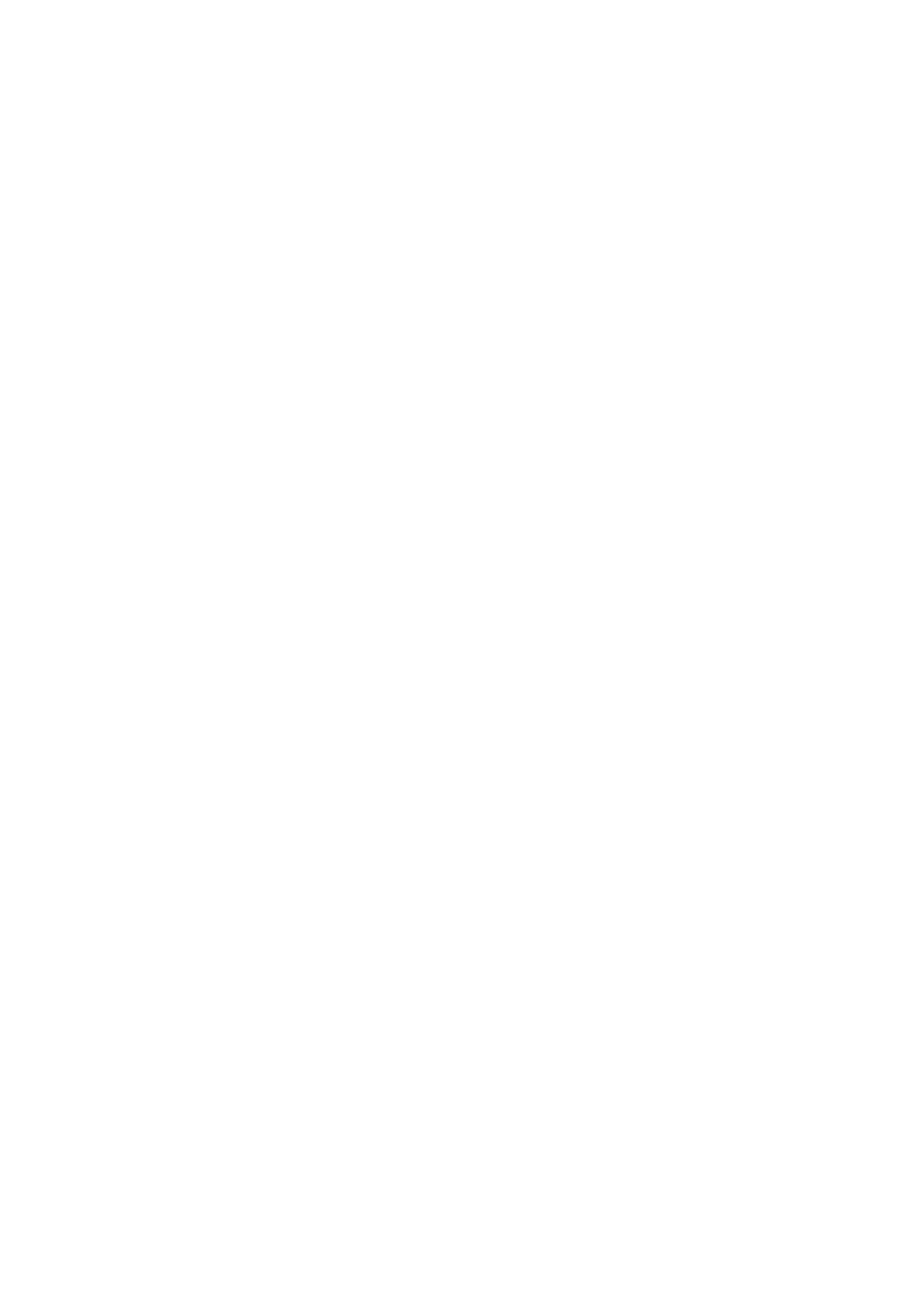

### **DRAFT PRISON (INDEPENDENT PRISON MONITORING BOARD) (JERSEY) REGULATIONS 201-**

#### **REPORT**

These Regulations provide for the establishment of the Independent Prison Monitoring Board, as detailed below.

#### **1. Background**

The Education and Home Affairs Scrutiny Panel presented its report entitled "Prison Board of Visitors" to the States Assembly on 26th November 2015 (*see* [S.R.9/2015\)](http://www.statesassembly.gov.je/ScrutinyReports/2015/Report%20-%20Prison%20Board%20of%20Visitors%20-%2026%20November%202015.pdf#search=S.R.9/2015). The Panel made a single recommendation that the States Assembly should remove Jurats of the Royal Court from the Prison Board of Visitors and replace them with independent members.

The Minister for Home Affairs signed a Ministerial Decision [\(MD-HA-2015-0075\)](http://www.gov.je/government/planningperformance/pages/ministerialdecisions.aspx?docid=38CAF103-70C5-472F-ACB2-7ED5C47191CD) on 26th November 2015, instructing officers to take forward the law drafting necessary to ensure that Jersey complies with the requirements of the United Nations Optional Protocol to the U.N. Convention Against Torture and other Cruel, Inhuman or Degrading Treatment or Punishment ("OPCAT"), including the establishment of an independent Prison Board of Visitors. In addition, the Deputy Chief Minister signed a Ministerial Decision [\(MD-C-2015-0134\)](http://www.gov.je/government/planningperformance/pages/ministerialdecisions.aspx?docid=6A8F5DA8-1780-4DF6-A9A5-C909A5106C58) on 27th November 2015, instructing officers to make arrangements for OPCAT to be extended to Jersey once all legislative and administrative actions have been taken to ensure Jersey's compliance.

The objective of OPCAT is to require the establishment of a system of regular visits undertaken by independent bodies to places where people are deprived of their liberty, in order to prevent torture and other cruel, inhuman or degrading treatment or punishment. There is a wider project underway in order to address the overall requirements of OPCAT in a Jersey context, including the establishment of a 'national preventative mechanism' covering all places of detention.

These Ministerial Decisions were reflected in the Ministerial response to the Panel's review, as presented to the States Assembly on 18th January 2016 by the Minister for Home Affairs [\(S.R.9/2015](http://www.statesassembly.gov.je/ScrutinyReports/2016/Ministerial%20Response%20-%20Prison%20Board%20of%20Visitors%20-%2018%20January%202016.pdf#search=S.R.9/2015) Res.).

#### **2. Draft Prison (Amendment No. 7) (Jersey) Law 201- (**[P.89/2016](http://www.statesassembly.gov.je/AssemblyPropositions/2016/P.89-2016.pdf)**)**

The Minister for Home Affairs subsequently lodged the Draft Prison (Amendment No. 7) (Jersey) Law 201- (P.89/2016) which the Assembly adopted during the 11th October 2016 Sitting. P.89/2016 included provision for the establishment of an Independent Prison Monitoring Board by Regulations, and for the existing Prison Board of Visitors to remain in place until the Assembly has decided upon such Regulations. It also made provision for all members of the Monitoring Board to have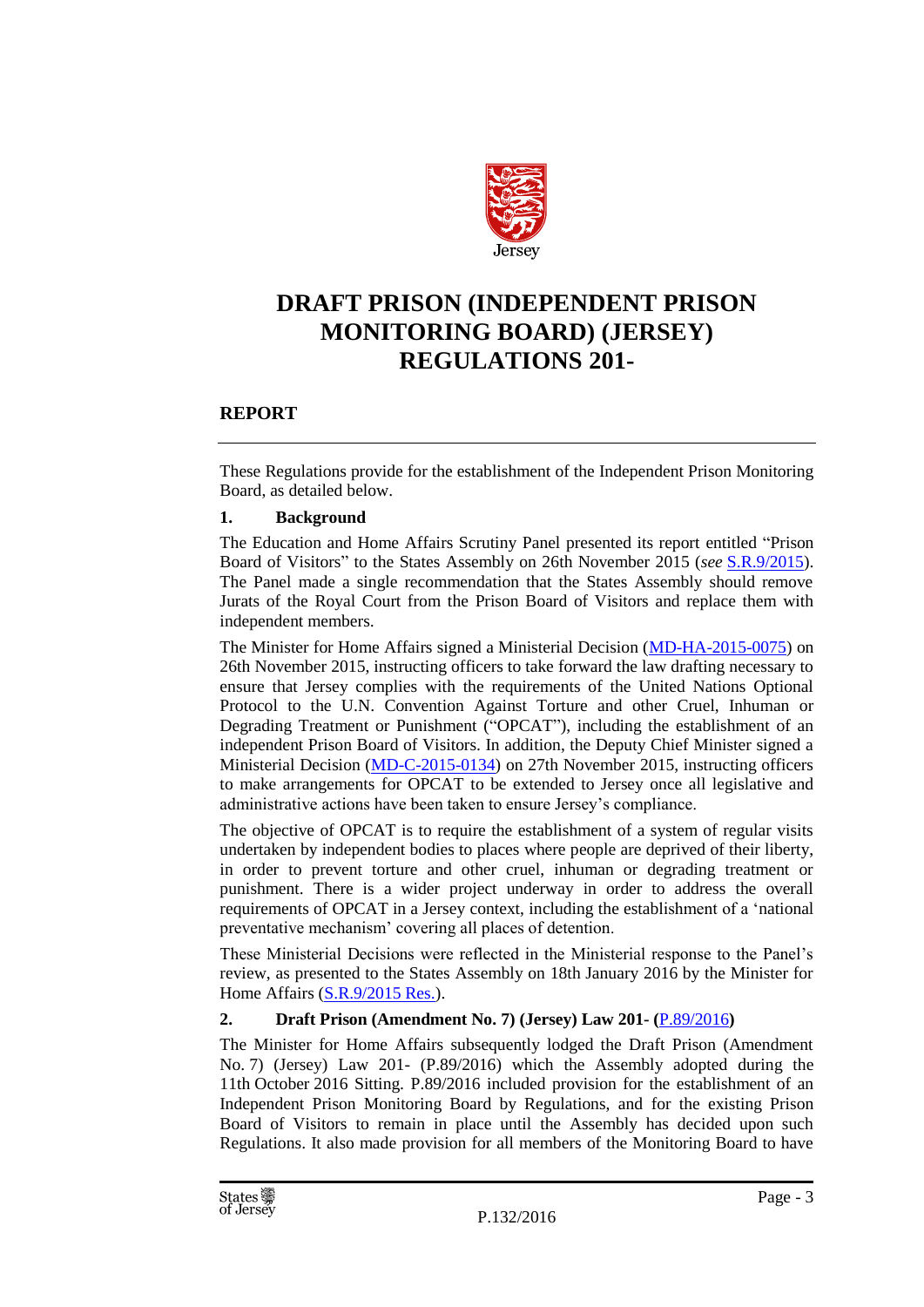free access at all times to all parts of the Prison and to all prisoners, and for them to see such prisoners as they desire, either in their cells or in a room out of sight and hearing of officers.

#### **3. The Regulations**

These draft Regulations provide for the establishment, functioning and administration of the new Independent Prison Monitoring Board. Vacancies for members of the Monitoring Board are to be advertised and interested people invited to apply. The Minister for Home Affairs will appoint members to the Monitoring Board upon the recommendation of a recruitment panel. The draft Regulations specify those who are not eligible for appointment, which includes anyone who has in the past 5 years adjudicated on a question of fact or law in a court.

The function of the Monitoring Board is to satisfy itself as to the state of the premises of the Prison, the administration of the Prison and the treatment of the prisoners. The Monitoring Board must hear complaints or requests from prisoners, must inform the Minister of any abuse which comes to the knowledge of the Monitoring Board, and must attend to any report which it receives to the effect that the mind or body of a prisoner is likely to be injured by their conditions of imprisonment. In addition, the Monitoring Board must inspect the food provided to prisoners at regular intervals, may inspect any of the records of the Prison, and may also inquire into the state of the Prison buildings.

Following the decision of the States Assembly in October 2016 to adopt the Draft Prison (Amendment No. 7) (Jersey) Law 201-, open recruitment for members of the Monitoring Board has commenced, with a view to the new Independent Prison Monitoring Board becoming operational in early 2017. It is anticipated that there will need to be a transitional period of a few months to allow for a smooth handover between the existing Prison Board of Visitors and the new Independent Prison Monitoring Board.

#### **Financial and manpower implications**

There are no financial or manpower implications for the States arising from the adoption of these draft Regulations.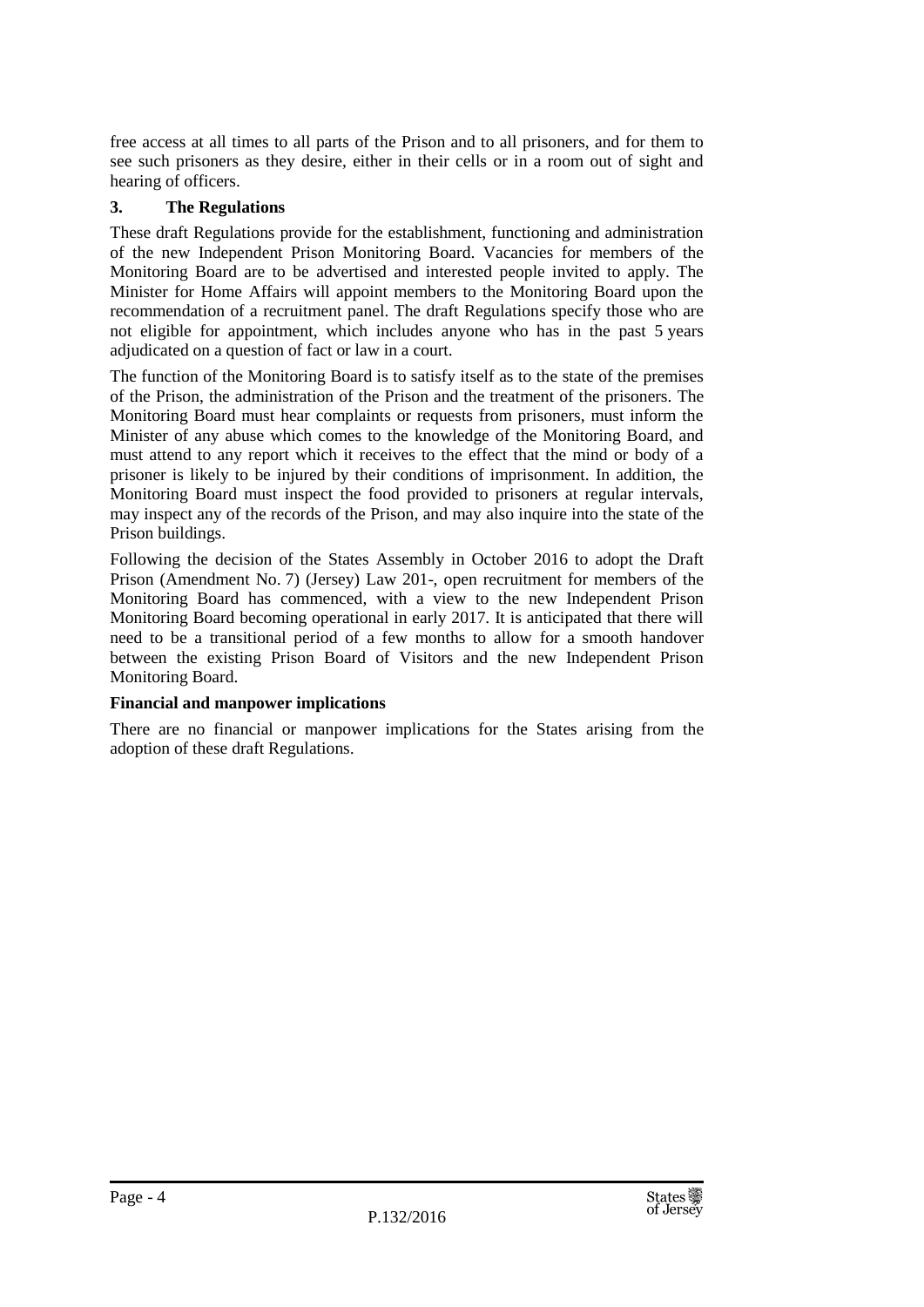#### **Explanatory Note**

These Regulations provide for the establishment of the Independent Prison Monitoring Board ("Monitoring Board").

*Regulation 1* contains definitions of expressions used in these Regulations.

*Regulation 2* provides for the establishment of the Monitoring Board (which must consist of 7 or more persons, including a chairman and a deputy chairman) and provides that the function of the Monitoring Board is to satisfy itself as to the treatment and welfare of the prisoners, the state of the premises of the prison and the administration of the prison.

*Regulation 3* provides for the appointment of the Monitoring Board members by the Minister, for the term of appointment to be 4 years, or such shorter period as the Minister may in the circumstances decide, and for the filling of vacancies and reappointment of members.

*Regulation 4* provides that any person may be appointed to the Monitoring Board, if he or she is eligible for appointment, and sets out the descriptions of persons who are not eligible.

*Regulation 5* provides for the resignation of Monitoring Board members or termination of appointment of Monitoring Board members by the Minister.

*Regulation 6* provides for the frequency and quorum of meetings of the Monitoring Board and requires the Minister to provide a secretary to the Monitoring Board who must attend meetings of the Monitoring Board, keep minutes of Monitoring Board meetings and other proceedings and perform such other clerical duties as the Monitoring Board may require. By *Regulation 6(8),* the Governor, or such other officer of the prison as the Governor may assign for the purpose, must attend each meeting of the Monitoring Board if so requested by the Monitoring Board.

*Regulation 7* sets out the powers and duties of the Monitoring Board and its members. By *Regulation 7(1)*, the Monitoring Board must arrange a rota of attendance of its members at the prison and arrange for at least one member of the Monitoring Board to visit the prison once between each meeting of the Monitoring Board. By *Regulation 7(2)*, the Monitoring Board or any member of the Monitoring Board must hear any complaint or request which a prisoner wishes to make to the Monitoring Board or a member of the Monitoring Board; inform the Minister of any abuse of a prisoner which comes to the knowledge of the Monitoring Board or any of its members; and attend to any report which it receives to the effect that the mind or body of a prisoner is likely to be injured by the conditions of his or her imprisonment. In urgent cases, it must bring the matter to the immediate attention of the Governor and, in any event, report its opinion to the Minister. The Monitoring Board must also inspect, at regular intervals, the food provided to prisoners; and may inspect any of the records of the prison and inquire into the state of the prison buildings. If any repairs or other work appear to it to be necessary, the Monitoring Board must report its opinion with its advice and suggestions to the Governor and the Minister. Where it appears to the monitoring Board that action needs to be taken in respect of a complaint, request or report that was made to the Board of Visitors before the coming into force of these Regulations, the Monitoring Board must take that action as if the complaint, request or report was received by the Monitoring Board.

*Regulation 8* provides that in exercising its powers and duties under these Regulations, the Monitoring Board, must direct the attention of the Governor to any matter which,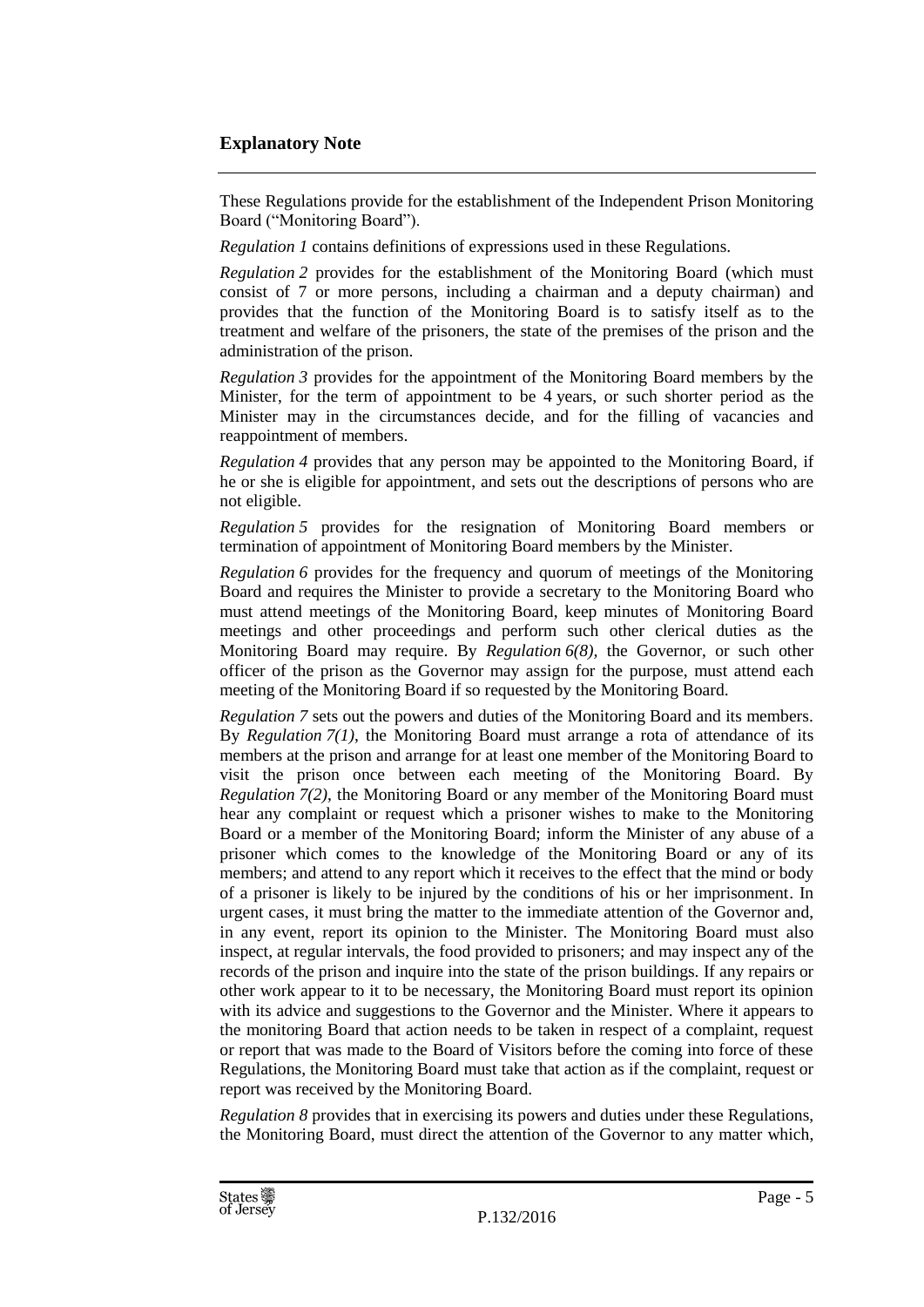in the opinion of the Monitoring Board, calls for the Governor's attention; consult the Governor on any matter concerning discipline in the prison; make inquiry into any matter referred to it by the Governor or the Minister; and report to the Minister any matter that the Monitoring Board considers it expedient to report.

*Regulation 9* provides for the Monitoring Board to make an annual report to the Minister no later than the 31st March each year, and to make such other reports to the Minister as it considers necessary, and for the Minister to present any report provided to him or her to the States Assembly as soon as reasonably practicable.

*Regulation 10* revokes the Prison (Board of Visitors) (Jersey) Regulations 1957.

*Regulation 11* provides the title to these Regulation and for them to come into force 3 months after they are made.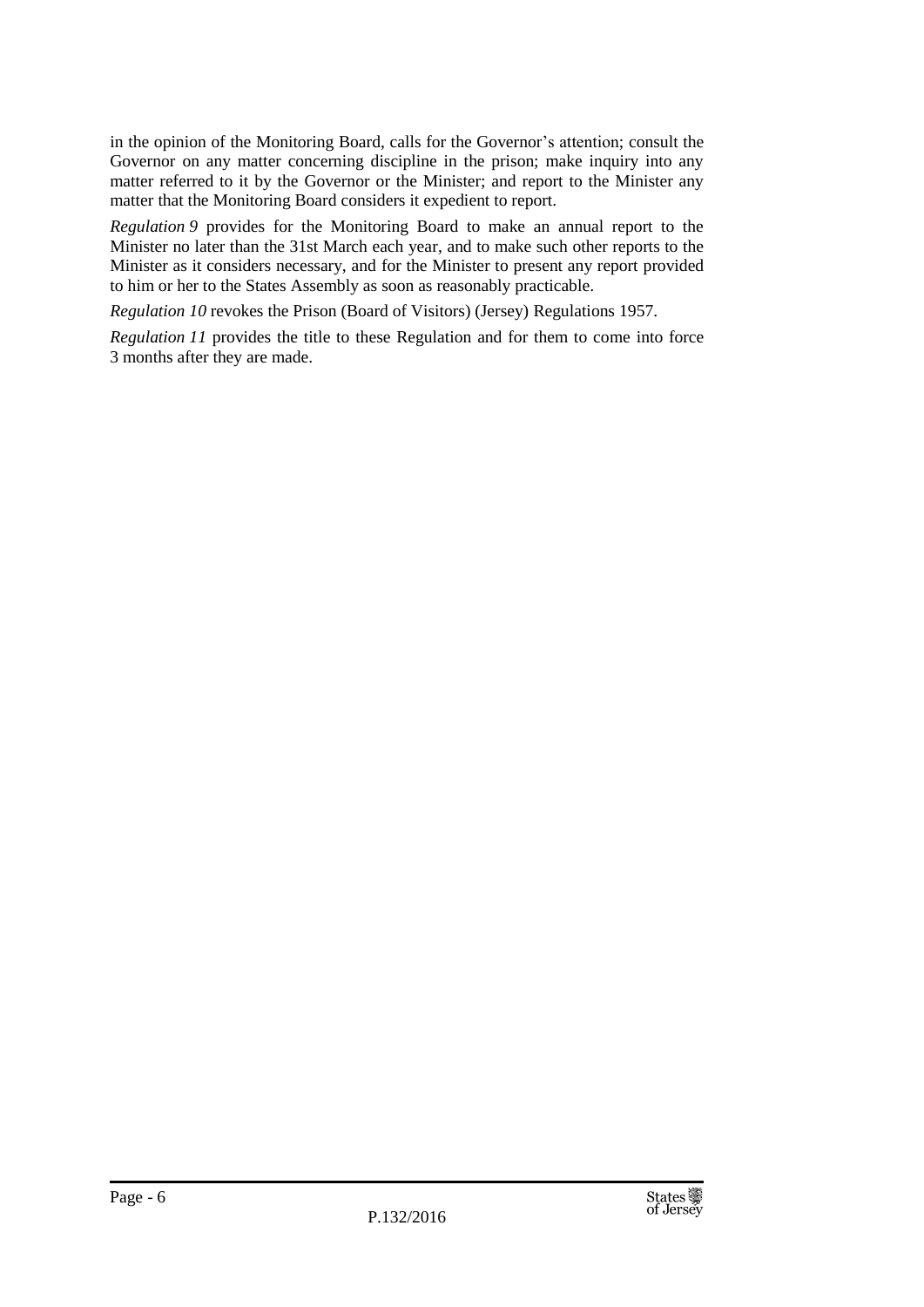

## **DRAFT PRISON (INDEPENDENT PRISON MONITORING BOARD) (JERSEY) REGULATIONS 201-**

#### **Arrangement**

#### **Regulation**

| $\mathbf{1}$   |                                                                     |  |
|----------------|---------------------------------------------------------------------|--|
| $\overline{2}$ | Establishment, constitution and functions of the Independent Prison |  |
|                |                                                                     |  |
| 3              |                                                                     |  |
| 4              |                                                                     |  |
| 5              | Resignation or termination of appointment of Monitoring Board       |  |
|                |                                                                     |  |
| 6              |                                                                     |  |
| 7              |                                                                     |  |
| 8              | Duty of Monitoring Board to co-operate with the Minister and        |  |
|                |                                                                     |  |
| 9              |                                                                     |  |
| 10             |                                                                     |  |
| 11             |                                                                     |  |
|                |                                                                     |  |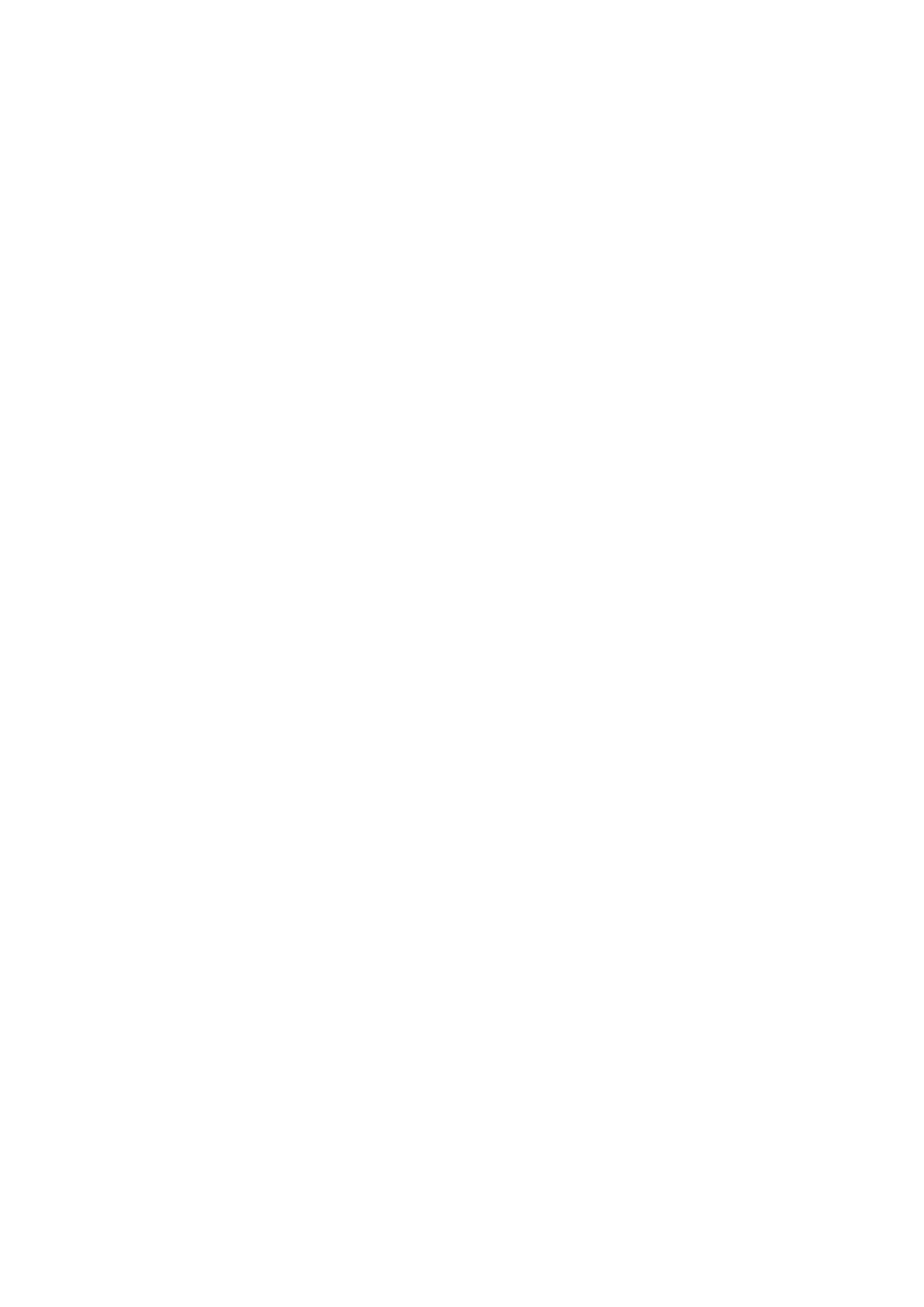

## **DRAFT PRISON (INDEPENDENT PRISON MONITORING BOARD) (JERSEY) REGULATIONS 201-**

*Made [date to be inserted] Coming into force [date to be inserted]*

**THE STATES**, in pursuance of Article 6 of the Prison (Jersey) Law 1957<sup>1</sup>, have made the following Regulations –

#### <span id="page-8-0"></span>**1 Interpretation**

In these Regulations –

"Law" means the Prison (Jersey) Law 1957;

"Monitoring Board" means the Independent Prison Monitoring Board established under Regulation 2;

"panel" means the panel described in Regulation 3(2);

"police officer" means a member of the Honorary Police, a member of the States of Jersey Police Force, the Agent of the Impôts or any other officer of the Impôts;

"prison rules" means rules made under Article 29 of the Law;

"probation officer" has the same meaning as in Article 1 of the Criminal Justice (Community Service Orders) (Jersey) Law 2001<sup>2</sup> ;

"senior officer" means a person recruited in accordance with Article 26 of the Employment of States of Jersey Employees (Jersey) Law 2005<sup>3</sup> .

#### <span id="page-8-1"></span>**2 Establishment, constitution and functions of the Independent Prison Monitoring Board**

- (1) There is established the Independent Prison Monitoring Board consisting of 7 or more persons, including a chairman and a deputy chairman.
- (2) The function of the Monitoring Board is to satisfy itself as to
	- (a) the treatment and welfare of the prisoners;
	- (b) the state of the premises of the prison; and
	- (c) the administration of the prison.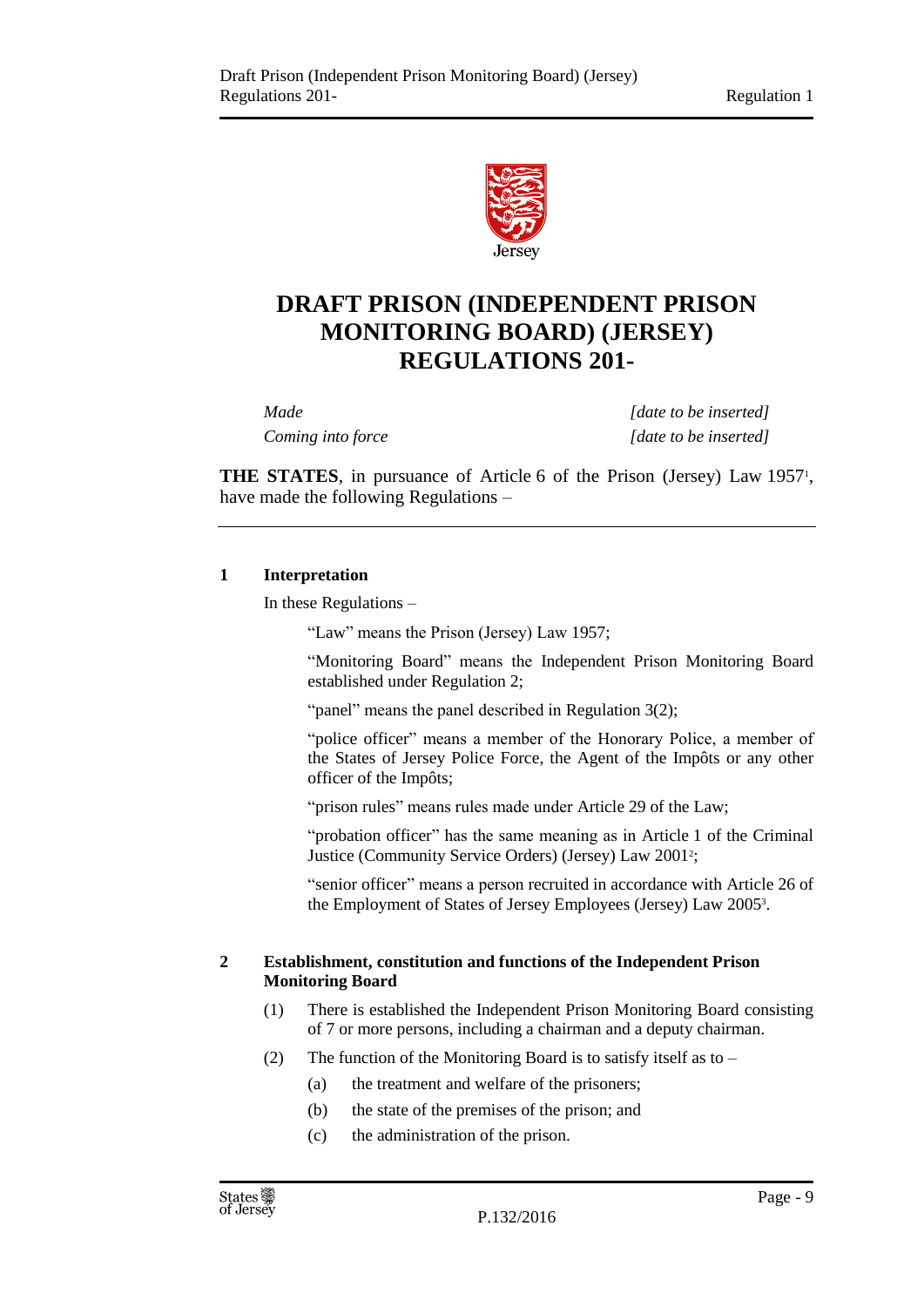#### <span id="page-9-0"></span>**3 Appointment of Monitoring Board members**

- (1) The Minister must appoint the members of the Monitoring Board.
- (2) An application for appointment to the Monitoring Board must be considered by a panel of the following persons –
	- (a) a senior officer in the department of the States having responsibility for the prison;
	- (b) if the chairman of the Monitoring Board has been appointed, that chairman, or a member of the Monitoring Board appointed by that chairman to that panel; and
	- (c) a senior officer employed in the department of the States having responsibility for human resources,

and the Minister may only appoint a person as a member of the Monitoring Board where the panel has identified that person to the Minister as being a suitable person for membership of it.

- (3) The panel, when considering applications of persons for membership of the Monitoring Board, and the Minister, when appointing members, must have regard to the need to encourage diversity in the range of persons appointed by the Minister.
- (4) The term of appointment of any member shall be 4 years or such shorter period as the Minister may in the circumstances decide.
- (5) The Minister must appoint from the membership of the Monitoring Board a chairman and a deputy chairman.
- (6) Where a vacancy in the membership of the Monitoring Board arises, the Minister must advertise the vacancy in such manner as he or she thinks fit and invite interested persons to apply.
- (7) Before advertising for a person to fill a vacancy in the membership of the Monitoring Board the Minister –
	- (a) must prepare a person specification and a description of the role the member will be expected to perform; and
	- (b) if the chairman of the Monitoring Board has been appointed, must prepare that specification and description in consultation with the chairman of the Monitoring Board.
- (8) Where the vacancy arises because a serving member's term of office has expired, or is about to expire, the Minister may reappoint the member on the recommendation of the chairman of the Monitoring Board, or in the case of the vacancy being that of the chairman of the Monitoring Board, upon the recommendation of the panel.

#### <span id="page-9-1"></span>**4 Membership of the Monitoring Board**

- (1) Any person may be appointed to the Monitoring Board if he or she is eligible for appointment.
- (2) The following persons are not eligible to be members of the Monitoring Board –
	- (a) a member of the States Assembly;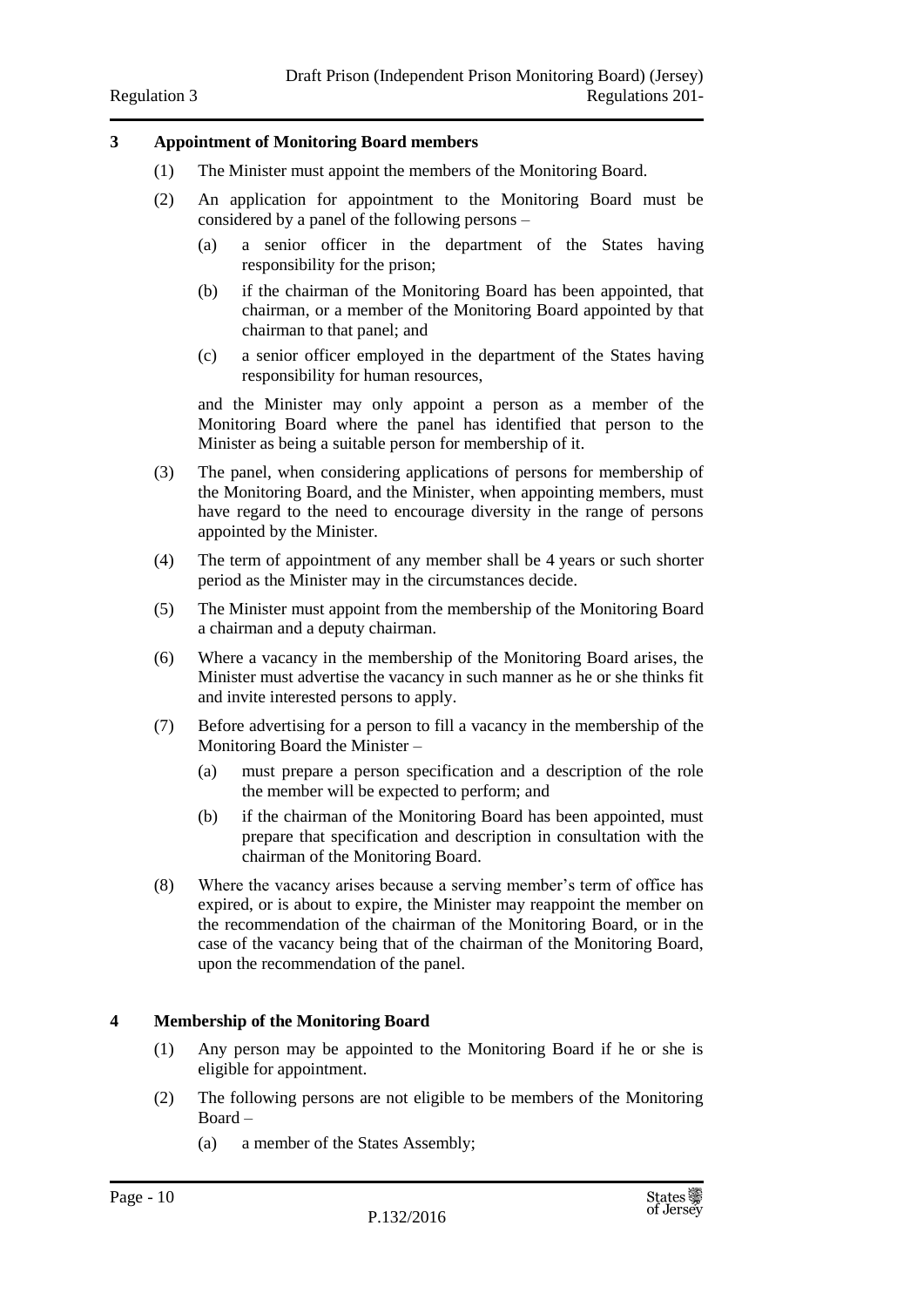- (b) a person who is, or has been at any time in the past 5 years, a police officer, probation officer or prison officer;
- (c) a person who is in the service of the Minister;
- (d) a person who is bankrupt;
- (e) a person who has been received into guardianship pursuant to a guardianship application under Article 14 of the Mental Health (Jersey) Law 1969<sup>4</sup> or has a curator appointed under Article 43 of the Mental Health (Jersey) Law 1969 to manage and administer his or her property and affairs;
- (f) a person who has a conviction, except a spent conviction, where the Minister is of the opinion that it is not fitting for a person with such a conviction to be a member of the Monitoring Board;
- (g) a person who in the past 5 years acted for or on behalf of the prosecution in any criminal proceedings;
- (h) a person who has in the past 5 years adjudicated on a question of fact or law in a court;
- (i) a person with an interest in any contract for the supply of goods or services to the prison;
- (j) any other person who the Minister considers has or may be perceived to have interests which conflict with the functions of the Monitoring Board.
- (3) The proceedings of the Monitoring Board are not invalidated by any vacancy in the membership or defect in the appointment of a member.

#### <span id="page-10-0"></span>**5 Resignation or termination of appointment of Monitoring Board member by Minister**

- (1) A member of the Monitoring Board may resign at any time by giving notice in writing to the Minister.
- (2) The Minister may by notice in writing terminate the appointment of a member of the Monitoring Board if he or she has reasonable grounds for believing that the member –
	- (a) is no longer eligible to be a member of the Monitoring Board; or
	- (b) is a person who, for any other reason, has acted in a way that is not conducive to the Monitoring Board discharging its functions or duties under these Regulations such that it is not, in the Minister's opinion, fitting that the person remain a member of the Monitoring Board.
- (3) The Minister shall consult the panel before terminating the appointment of a member.
- (4) The Minister may by notice in writing suspend a member of the Monitoring Board from office forthwith and for such period as he or she may reasonably require to consult the panel and determine whether or not a member's appointment should be terminated.
- (5) A notice in writing given under paragraph (2) or (4) shall set out the reasons for the termination or suspension, as the case may be.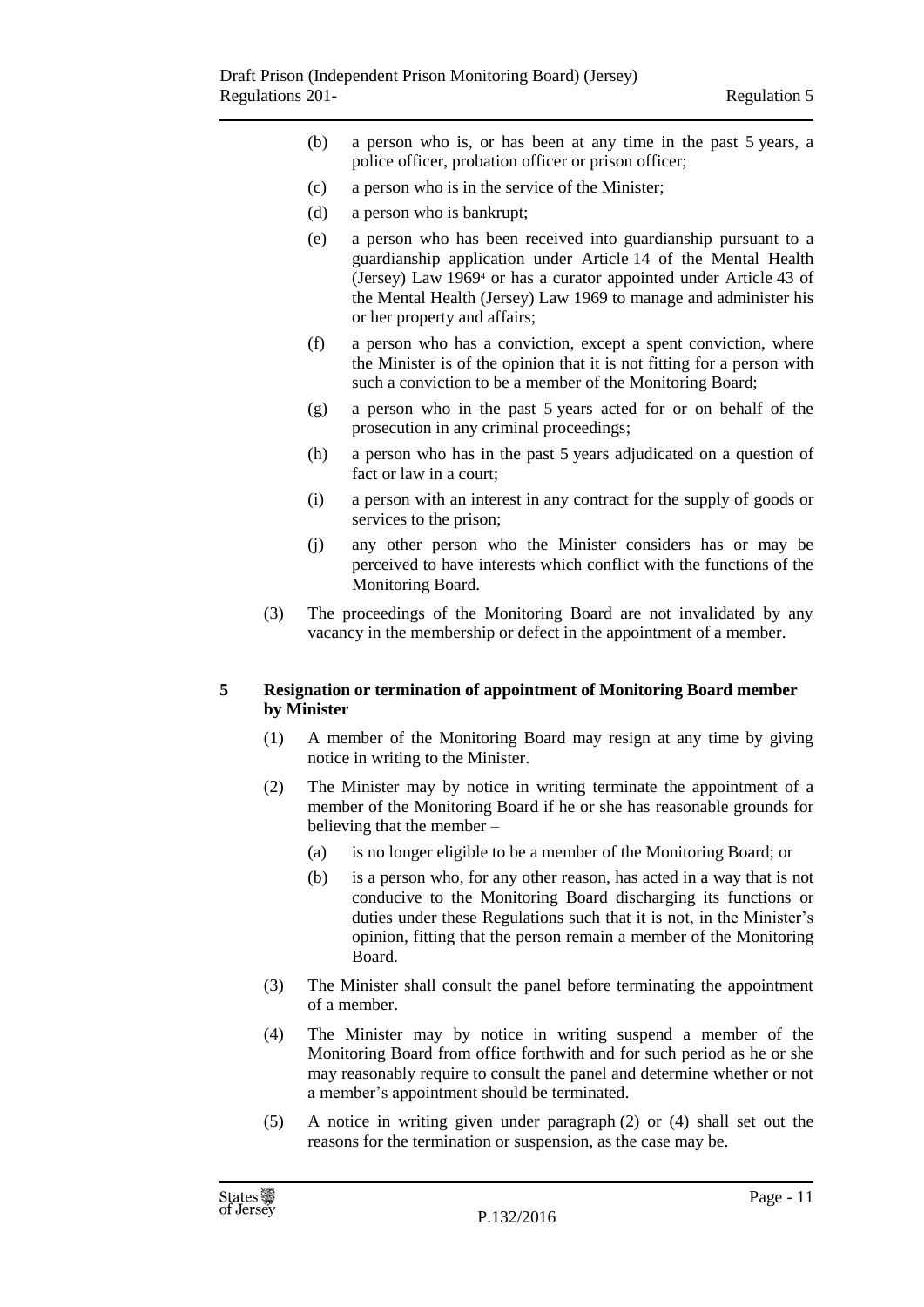(6) A member suspended under paragraph (4) must not, during the period of suspension, be regarded as a member of the Monitoring Board, other than for the purposes of this Regulation.

#### <span id="page-11-0"></span>**6 Proceedings of the Monitoring Board**

- (1) The Monitoring Board
	- (a) must meet at the prison once a month to discharge its functions under these Regulations or, if the Monitoring Board resolves that, for reasons specified in the resolution, less frequent meetings are sufficient, not less than 8 times in any period of 12 months; and
	- (b) must meet to review its own practices and procedures at intervals of not less than 12 months and make such improvements to those practices and procedures as it sees fit.
- (2) A meeting of the Monitoring Board
	- (a) may be held at any time at the request of its chairman; and
	- (b) must be held following the submission of a written request by 2 members of the Monitoring Board to the secretary of the Monitoring Board.
- (3) The quorum necessary for the purpose of the carrying out of the Monitoring Board's duties or the exercise of its powers is 3 members of the Monitoring Board.
- (4) The quorum fixed under paragraph (3) is not required for performing a function which, in accordance with an express provision of these Regulations or of prison rules, may be performed by a smaller number.
- (5) Every meeting of the Monitoring Board must be presided over by
	- (a) its chairman;
	- (b) in the absence of its chairman, the deputy chairman;
	- (c) in the absence of the chairman and the deputy chairman, either
		- (i) a member of the Monitoring Board appointed by the chairman to preside over the meeting, or
		- (ii) in default of an appointment specified in clause (i), or in the absence of the member so appointed, a member elected by those present at the meeting.
- (6) The Monitoring Board must keep minutes of its meetings and of all its proceedings.
- (7) The Minister must provide a secretary to the Monitoring Board who must attend meetings of the Monitoring Board, keep minutes of Monitoring Board meetings and other proceedings and perform such other clerical duties as the Monitoring Board may require.
- (8) The Governor, or such other officer of the prison as the Governor may assign for the purpose, must attend each meeting of the Monitoring Board if so requested by the Monitoring Board.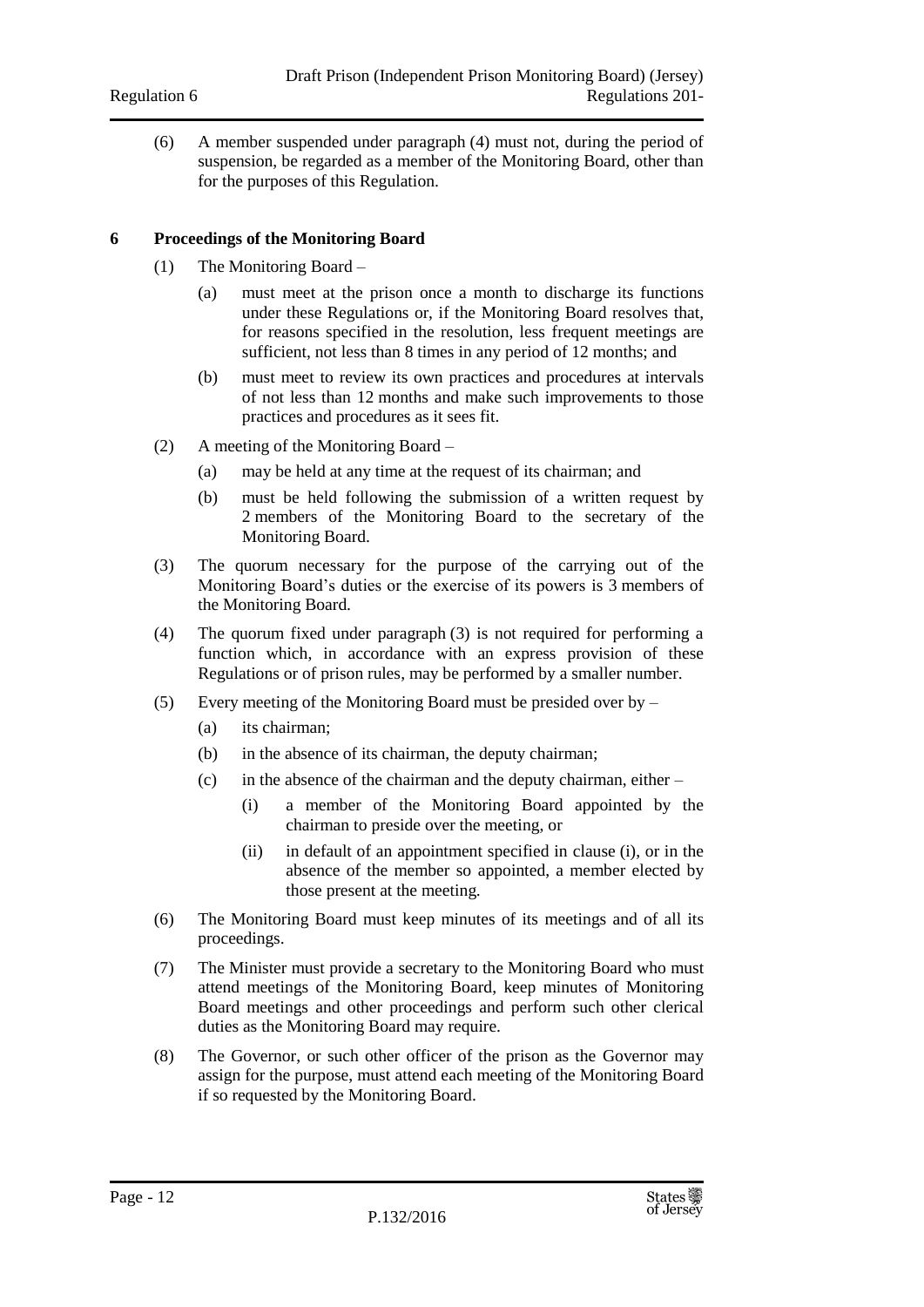#### <span id="page-12-0"></span>**7 Powers and duties of Monitoring Board**

- (1) The members of the Monitoring Board, for the purpose of carrying out the Monitoring Board's or their duties, must –
	- (a) arrange a rota of attendance at the prison of the members of the Monitoring Board; and
	- (b) arrange for at least one member of the Monitoring Board to visit the prison once between each meeting of the Monitoring Board.
- (2) The Monitoring Board or any member of the Monitoring Board
	- (a) must hear any complaint or request which a prisoner wishes to make to the Monitoring Board or a member of the Monitoring Board;
	- (b) must immediately inform the Minister of any abuse of a prisoner which comes to the knowledge of the Monitoring Board or any of its members;
	- (c) must attend to any report which it receives to the effect that the mind or body of a prisoner is likely to be injured by the conditions of his or her imprisonment and –
		- (i) if the case is urgent, bring the matter to the immediate attention of the Governor, and
		- (ii) in any event, report its opinion to the Minister;
	- (d) must, at regular intervals, inspect the food provided to prisoners;
	- (e) may inspect any of the records of the prison, except that members of the board shall not have access to any records held for the purposes of or relating to conduct authorised in accordance with Part 3 of the Regulation of Investigatory Powers (Jersey) Law 2005<sup>5</sup>;
	- (f) may inquire into the state of the prison buildings and, if any repairs or other work appear to it to be necessary, must report its opinion with its advice and suggestions to the Governor and the Minister.
- (3) Where it appears to the Monitoring Board that action needs to be taken in respect of a complaint, request or report that was made to the Board of Visitors (established by the Prison (Board of Visitors) (Jersey) Regulations 1957<sup>6</sup> ) before the coming into force of these Regulations, the Monitoring Board must take that action as if the complaint, request or report was received by the Monitoring Board.

#### <span id="page-12-1"></span>**8 Duty of Monitoring Board to co-operate with the Minister and Governor**

In exercising its powers and duties under these Regulations, the Monitoring Board –

- (a) must direct the attention of the Governor to any matter which, in the opinion of the Monitoring Board, calls for the Governor's attention;
- (b) must consult the Governor on any matter concerning discipline in the prison;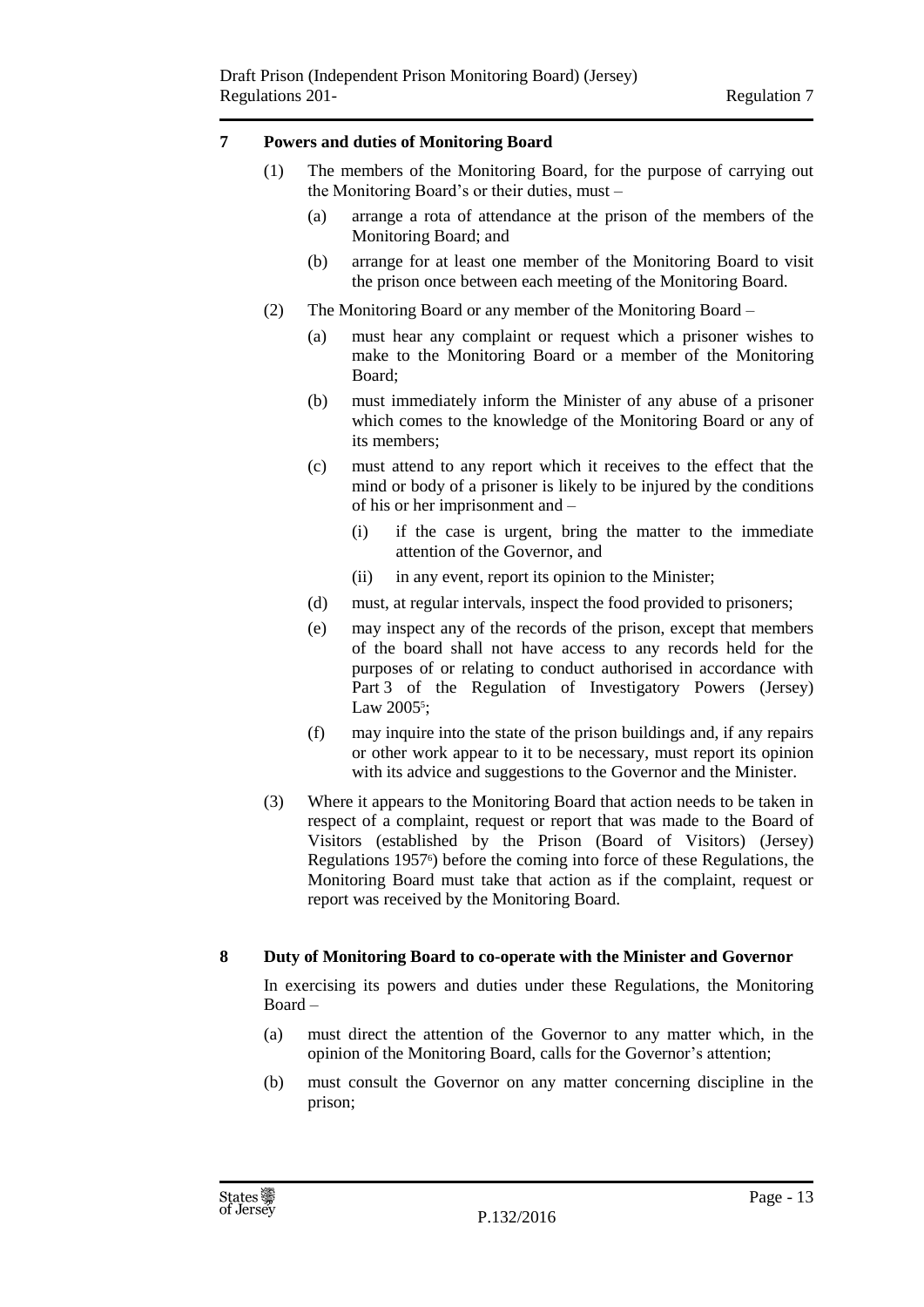- (c) must make inquiry into any matter referred to it by the Governor or the Minister; and
- (d) must report to the Minister on any matter that the Monitoring Board considers it expedient to report.

#### <span id="page-13-0"></span>**9 Annual and other reports**

- (1) The Monitoring Board
	- (a) must make an annual report to the Minister, no later than the 31st March each year, with regard to the matters referred to in these Regulations or in prison rules, with its advice and suggestions upon any such matter; and
	- (b) may make such other reports to the Minister as it considers necessary concerning any matter relating to the prison to which, in its opinion, attention should be drawn.
- (2) The Minister shall present any report provided to him or her under paragraph (1) to the States Assembly as soon as reasonably practicable.

#### <span id="page-13-1"></span>**10 Revocation**

The Prison (Board of Visitors) (Jersey) Regulations 1957<sup>7</sup> are revoked.

#### <span id="page-13-2"></span>**11 Citation and commencement**

These Regulations may be cited as the Prison (Independent Prison Monitoring Board) (Jersey) Regulations 201- and shall come into force 3 months after they are made.